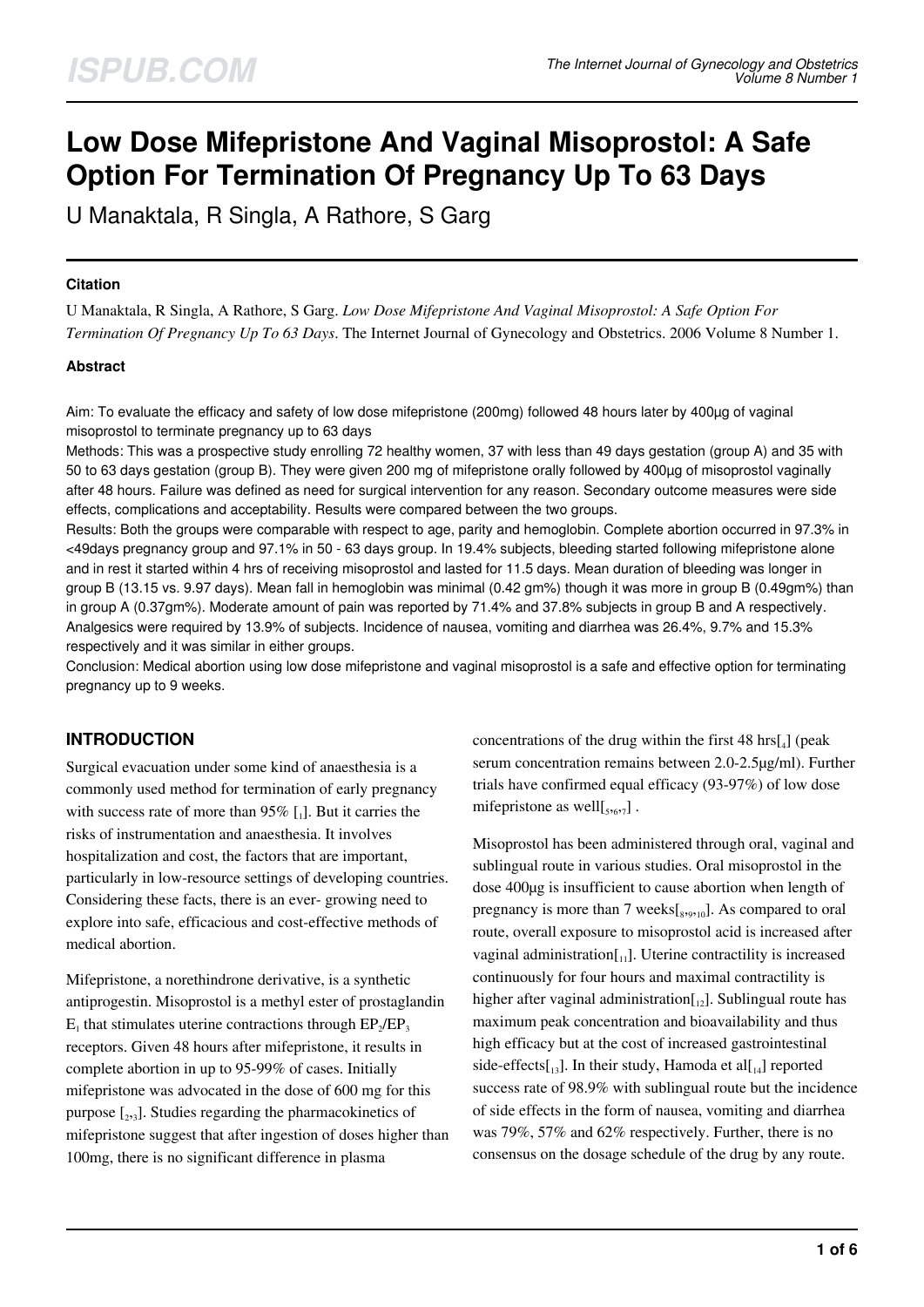Considering the pharmacokinetics and the side-effect profile of the drug we tried to examine the efficacy of single and lowest dose of misoprostol by vaginal route following 200mg of mifepristone in terminating pregnancy. More importantly, we wished to determine whether the above regime is safe and effective up to 9 weeks.

## **METHODS**

This study was conducted at Maulana Azad Medical College and Lok Nayak Hospital, Delhi after obtaining approval from the ethical committee of the Maulana Azad Medical College and Lok Nayak Hospital,Delhi.

A total of 72 women between 18 and 35 years of age, with period of gestation ≤63 days who were willing for medical abortion after understanding the benefits and risks of the method were recruited to the study. Out of these, 37 women had gestational age of less than 49 days and 35 had period of gestation corresponding to  $50 - 63$  days.

Inclusion criteria were: Hemoglobin ≥ than 10 gm%, Singleton intrauterine pregnancy, no clinical evidence of active infection, and ready for surgical intervention in case of failure or excessive bleeding.

Exclusion criteria were: Any adnexal mass, history of long term steroid therapy, any medication taken that would affect the outcome, any contraindication to drugs like hypertension, cardiovascular disease etc. or allergy to drugs.

Written informed consent was obtained. After obtaining history, complete general physical examination and systemic examination was performed. Gestational age was confirmed by menstrual history, pelvic examination and by ultrasonography. Blood grouping and Rh typing was done. Urine analysis was done to look for sugar or proteins. Haemoglobin level was checked.

# **TREATMENT PROTOCOL**

On day one, 200mg of mifepristone was given. Anti- D was administered to Rh- negative women. Second visit was scheduled on day 3, i.e. after 48 hours, when after reviewing the symptoms and performing speculum examination, 400 µg (2 tablets of 200 µg each) of misoprostol moistened with a few drops of saline were inserted into the posterior fornix of vagina. Most of the cases were observed for 4 hours in the hospital but those with history of previous abortion or caesarean section were observed for longer duration. Pulse and blood pressure were monitored and side effects noted.

Opiate analgesia and antiemetics were given as per requirement. On follow up visit, on day 15, symptoms were reviewed, general physical examination and pelvic examination was performed. Ultrasonography was done in all cases to confirm the completeness of abortion. Haemoglobin level was checked again.

The women who had any evidence of retained products of conception on ultrasonography but not having heavy bleeding were allowed to wait for 1 week for spontaneous expulsion. Outcome was measured in terms of success (i.e. complete abortion with drugs without any surgical intervention) or failure (i.e. any need for surgical intervention). Secondary outcome measures were bleeding pattern, side effects, fall in Haemoglobin, pain and acceptability. Comparison was made between the two groups based on the gestational age with respect to all the outcome measures.

# **STATISTICAL ANALYSIS**

The data was presented as mean ± standard deviation. Statistical analysis was done using student's t test, chi-square test, Mann- Whitney U test, wherever required.

# **RESULTS**

A total of 72 women were recruited into the study out of which 37 had gestational age of less than or equal to 49 days (group A) and 35 had period of gestation corresponding to 50-63 days (group B).

# **BASELINE CHARACTERISTICS (TABLE 1)**

The mean age of the subjects was  $26.5 \pm 4.0$  yrs. Four women were nullipara and all of them aborted successfully. Only 2 subjects had undergone induced abortion prior to this by suction curettage and both had complete abortion without any complications. Both of them expressed satisfaction with the method and compared it to be better than surgical abortion. Six women had a history of uterine scar in the form of previous one caesarean delivery. All of them had successful outcome. There was no significant difference in baseline characteristics like mean age (p value 0.599), parity (p value =  $0.155$ ), mean hemoglobin (p =  $0.353$ ) between either group.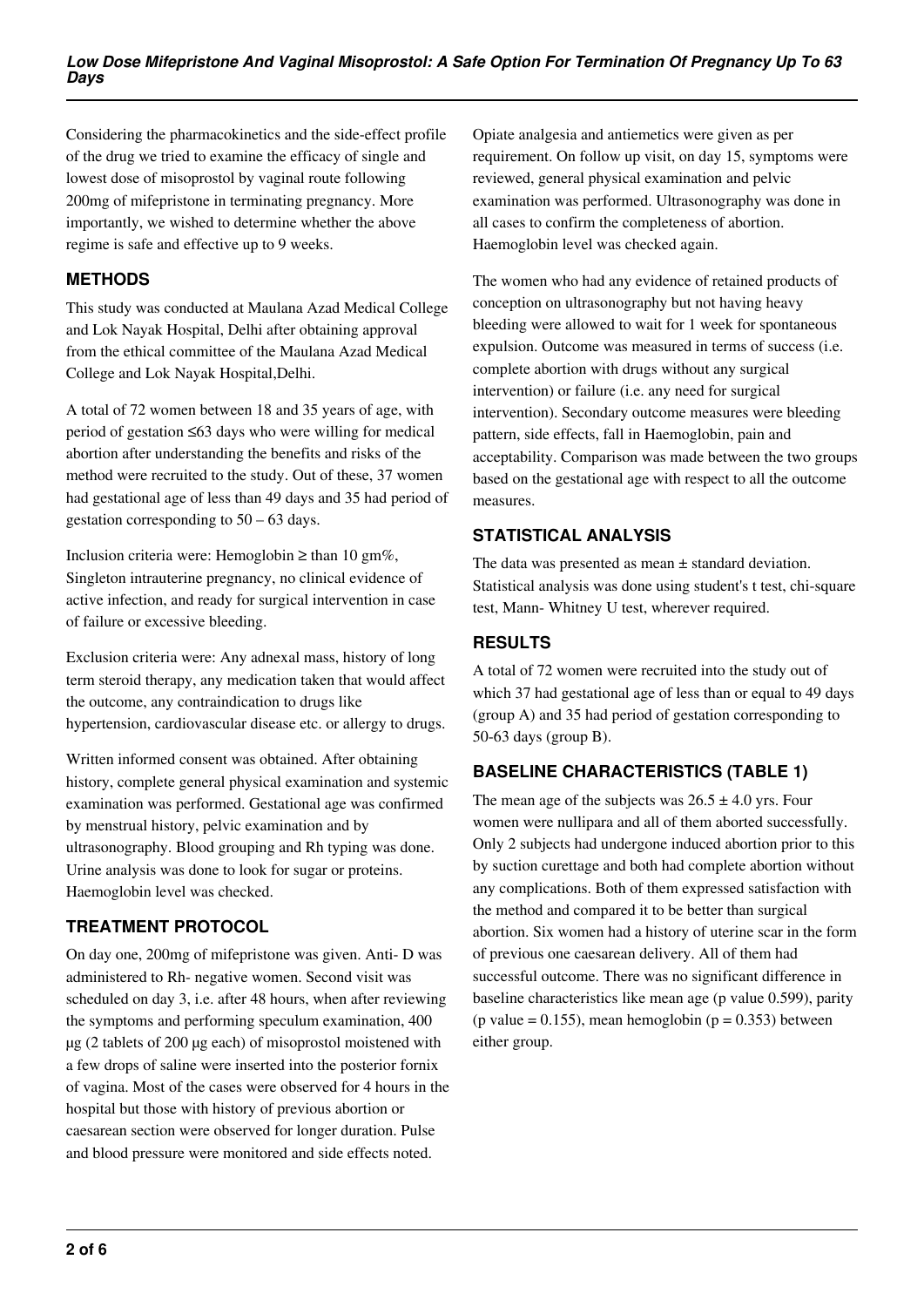## **Figure 1**

| Table 1: Demographic characteristics |  |
|--------------------------------------|--|
|--------------------------------------|--|

| Characteristics   |              | Group A (POG <sup>†</sup> $\leq$ Group B (POG <sup>50</sup> - P value |                  |  |
|-------------------|--------------|-----------------------------------------------------------------------|------------------|--|
|                   | 49 days)     | $63$ days)                                                            |                  |  |
| Mean age (yrs)    | $26.7 + 3.9$ | $26.2 + 4.1$                                                          | NS <sup>11</sup> |  |
| Parity $(%)$      |              |                                                                       |                  |  |
| $\bf{0}$          | 8.1          | 2.9                                                                   |                  |  |
| ı                 | 32.4         | 54.3                                                                  | ΝS               |  |
| $\mathfrak{p}$    | 54.1         | 42.9                                                                  |                  |  |
| >2                | 5.4          | 0                                                                     |                  |  |
| Previous cesarean | -3           | 3                                                                     | NS               |  |
| delivery (no.)    |              |                                                                       |                  |  |
| Baseline          | $11.3 + 0.4$ | $11.1 + 0.5$                                                          | NS               |  |
| Hemoglobin        |              |                                                                       |                  |  |
| $(gm\%)$          |              |                                                                       |                  |  |

<sup>†</sup>POG =period of gestation #NS=Not-significant

# **EFFICACY**

Defining failure as the need to do surgical intervention for any reason, two subjects failed the medical abortion. One of them with period of gestation of 55 days required suction curettage because of excessive bleeding. Another one with 48 days pregnancy underwent surgical evacuation because of retained products of conception that despite being separate from uterine wall were not expelled even after waiting for one more week. Overall success rate was 97.2% and was similar in women with gestation of less than 49 days (97.3%) and 50- 63 days (97.1%).

# **BLEEDING PATTERN (TABLE 2)**

In 19.4% subjects, bleeding started with mifepristone alone. In rest of the subjects bleeding started within 4 hours of receiving misoprostol, average being  $1.5 \pm 0.13$  hrs in group A and  $1.18 \pm 0.13$  hrs in group B. Bleeding lasted for 7-14 days in over 70% of subjects, average being  $11.5 \pm 4.7$  days. Mean duration of bleeding in group B was significantly longer than that in group A (13.15 vs 9.97 days). More number of women in group A reported the amount of bleeding to be comparable to normal menstruation. Bleeding was perceived to be heavier than menstruation by more number of subjects in group B and the difference was statistically significant. (p value 0.018). Mean fall in hemoglobin was  $0.42 \pm 0.04$  gm%. There was a significantly greater mean fall in hemoglobin in women with higher period of gestation (p value 0.003) but the difference was otherwise minimal.

## **Figure 2**

Table 2 : Bleeding pattern

|                                                         | Group A (POG <sup>†</sup> | Group B (POG Pvalue |      |
|---------------------------------------------------------|---------------------------|---------------------|------|
| Parameters                                              | $\leq$ 49 days)           | 50-63 days)         |      |
| Onset of bleeding<br>with<br>mifepristone alone (%)     | 24.3                      | 14.3                | NSĦ  |
| Onset of bleeding with 1.50+0.13<br>misoprostol (hours) |                           | $1.18 + 0.13$       | ΝS   |
| Duration of bleeding (days)                             | 9.97                      | 13.15               | SIII |
| Amount of bleeding                                      |                           |                     |      |
| Comparable to menses                                    | 40.5                      | 11.4                |      |
| (%)                                                     | 51.4                      | 80                  | S    |
| Heavier than<br>menses<br>(%)                           | 8.1                       | 8.6                 |      |
| Excessive bleeding (%)                                  |                           |                     |      |
| Fall in hemoglobin (gm%)                                | $0.37 + 0.05$             | $0.49 + 0.06$       | s    |

# **SIDE EFFECTS (TABLE 3)**

Pain was the most commonly reported side effect. 54.2% had moderate amount of pain. Significantly more number of subjects in group B reported moderate amount of pain as compared to group A (71.4% vs. 37.8%). Overall, 13.9% subjects required opiate analgesia. Incidence of severe cramping pain and the analgesic requirement was similar in either group. No significant difference was observed in incidence of nausea (p value= $0.345$ ), vomiting (p=  $0.635$ ) and diarrhea (p value= 0.820) between either groups. Diarrhea was self-limiting, and no antidiarrheal agents were required by any subject. Overall 62 subjects (86.1%) were highly satisfied with this method and would recommend this to others.

## **Figure 3**

Table 3: Comparison of side effects between two groups

| Side effects          | Group A    | Group B        | p value |
|-----------------------|------------|----------------|---------|
|                       | $n(^{9}/)$ | $n(^{9}/_{0})$ |         |
| Pain                  |            |                |         |
| Mild                  | 21(56.8)   | 5(14.3)        | st      |
| Moderate              | 14 (37.8)  | 25(71.4)       | S       |
| Severe                | 02(5.4)    | 5(14.3)        | NSH     |
| Analgesic Requirement | 03(8.1)    | 07(20)         | NS      |
| Nausea                | 8(21.6)    | 11(31.4)       | ΝS      |
| Vomiting              | 3(8.1)     | 4(11.4)        | ΝS      |
| Diarrhea              | 6(16.2)    | 5(14.3)        | NS      |

<sup>t</sup>S-Significant #NS=Not-significant

## **DISCUSSION**

This study was basically aimed at establishing the safety and efficacy of the regime comprising low dose mifepristone and single dose of misoprostol vaginally to terminate the pregnancy up to 9 weeks.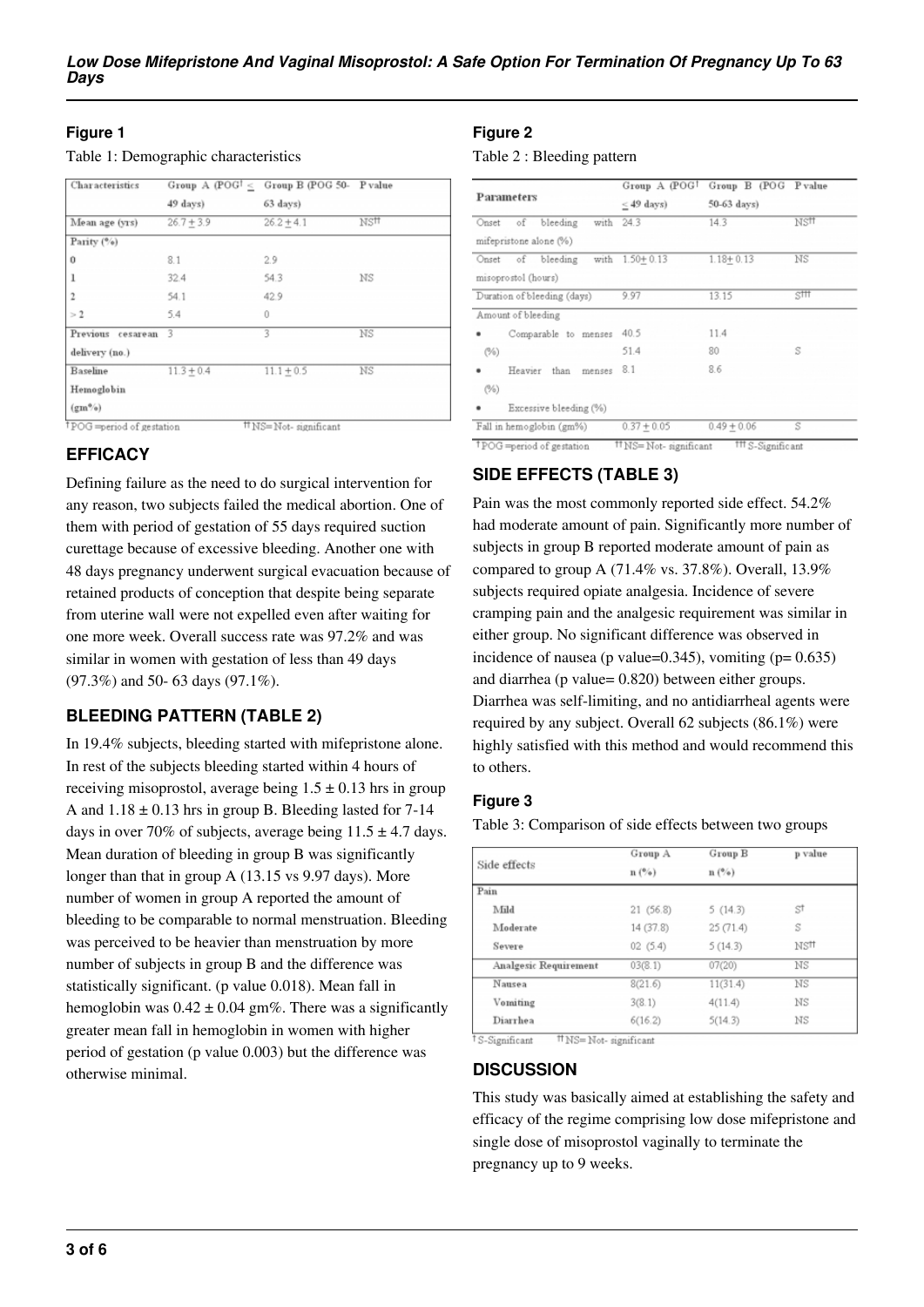With above regime we attained success rate of  $97.3\%$  in  $\lt$ 49 days gestation group and 97.1% in 50 – 63 days gestation group. This confirms its efficacy in inducing abortion up to 63 days pregnancy. The method was acceptable to most women, with 86% of them being highly satisfied.

Some studies have reported complete abortion following mifepristone alone in a few subjects  $[2,3]$ . Though in present study, none of the subjects had complete abortion with mifepristone alone but bleeding started in 19.4% of them. This may be due to higher dose of mifepristone in those studies, but the overall complete abortion rate at the end was similar.

We examined the results of study by Spitz et  $all_2$ ] who reported 92% success in less than or equal to 49 days, 83% in 50 to 63 days and 77% in 57 to 63 days of gestation. The low success rate in their study has been explained by the authors to be due to unnecessary surgical intervention done in all those subjects on day 15 in whom complete abortion had not occurred by then or out of women's request due to heavy bleeding. Learning from there experience, we allowed some time for spontaneous expulsion of retained products of conception if they were present on day 15 follow up visit. Finally 4 out of 5 women who had retained products on day 15 had complete abortion within the following week, thus accounting for higher success rate.

Bleeding is a component of natural abortion process. Significantly more number of subjects with gestation more than 49 days (80% vs. 51.4%) had heavier bleeding as compared to normal menstruation. Mean length of duration of bleeding in the entire study group was 11.5±4.7 days. Duration of bleeding was found to be significantly greater in subjects in higher gestational-age group (13.15 days in group B vs. 9.97 days in group A).

Haemoglobin level declined by  $0.42 \pm 0.04$ gm%. There was a significantly greater fall in haemoglobin in women with period of gestation of 50- 63 days (0.49gm%) than those with pregnancy of less than 49 days (0.37gm%) although the difference was actually minimal. None of the women had clinically significant fall in hemoglobin ( $\geq 2$ gm%) so as to affect their general health. None of them required blood transfusion whereas 0.7% of women in UK multi-centre trial[ $_{15}$ ] and 4 women in a study by Spitz et al[ $_2$ ] required it.

Pain is a natural component of abortion process and is unavoidable. Overall 54.2% subjects had moderate intensity of pain. Similarly, in a multi centre study $\left[\begin{smallmatrix}1 & 0 \\ 0 & 1\end{smallmatrix}\right]$  conducted in India, China and Cuba, pain was reported by 61.9% of Indian subjects. Analgesic requirement was lesser (13.4%) in the current study, due to proper counseling about the side effects and due to higher dose of misoprostol (800µg) used in other trials $\left[2, 7\right]$ .

Incidence of nausea and vomiting (26.4% and 9.7 %) was lower than other studies  $\begin{bmatrix} 1 & 0 \\ 0 & 1 \end{bmatrix}$ , may be explained by lower dose and vaginal route for administering misoprostol in present study. Self-limiting diarrhea occurred in 15.3% of subjects. On comparing the side effects in our study with those reported by Hamoda et al $[I_{14}]$  who compared sublingual route of administration with vaginal route, we found that nausea, vomiting and diarrhea were significantly more with sublingual route (79%, 57% and 62% respectively).

We included six women with a history of one cesarean delivery. All of these women aborted completely. This conclusion is consistent with the findings of Gautam et all  $\vert_1$ who reported successful abortion without complications in 66 women with  $\leq 60$  days pregnancy and with history of previous one or two cesarean sections.

Termination of pregnancy with low dose mifepristone and vaginal misoprostol is a safe and effective procedure after proper case selection. Low dose mifepristone (200mg) is as effective as 600 mg. Vaginal route for administration of misoprostol is efficacious and is better tolerated. Most importantly, we would like to emphasize that this regime can be safely given up to 9 weeks of pregnancy. Bleeding is generally heavier than normal menstruation but in properly selected cases, fall in haemoglobin is minimal and is not clinically significant. Pain is unavoidable component of abortion process, but proper counseling about pain and low doses of drugs reduces the severity of pain and analgesic requirement. If there is any evidence of retained products of conception in uterine cavity on Day 15 and the woman is not actively bleeding, then some time should be allowed for their spontaneous expulsion before attempting any surgical intervention.

## **CORRESPONDENCE TO**

Dr. Rimpi Singla House No 3273, Sector 35-D CHANDIGARH-160022 INDIA. Tele-91-172-2623961 Email: sukantgarg@yahoo.com

## **References**

1. Child TJ, Thomas J, Rees M, MacKenzie IZ(2001). A comparative study of surgical and medical procedures: 932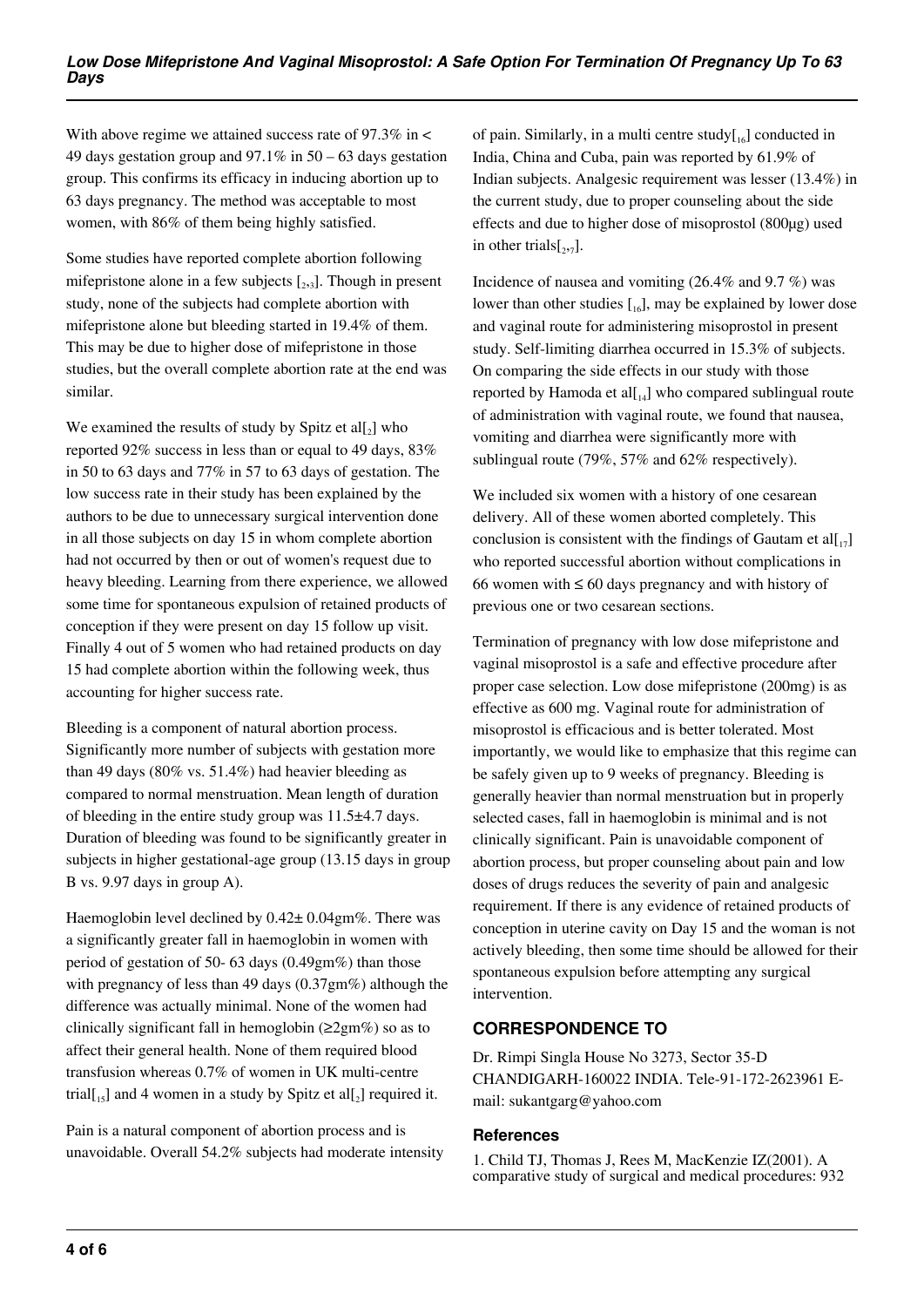pregnancies terminations up to 63 days gestation. Hum Reprod 16:67-71.

2. Spitz IM, Bardin CW, Benton L, Robbins A (1998). Early pregnancy termination with mifepristone and misoprostol in the United States. N Engl J Med 338: 1241-7

3. Peyron R, Aubeny E, Targosz V, Silvestre L, Renault M, Elkik F et al (1993). Early termination of pregnancy with mifepristone and orally active prostaglandin misoprostol. N Engl J Med 328: 1509-13.

4. Lahteenmaki P, Heikinheimo O, Croxatto H, Spitz I, Shoupe D, Birgerson L et al (1987). Pharmacokinetics and metabolism of RU 486. J Steroid Biochem 27(4-6): 859-63. 5. Ashok PW, Penney GC, Flett GM, Templeton A(1998). An effective regimen for early medical abortion: a report of 2000 consecutive case. Hum Reprod 13:2962-2965

6. WHO Task force on post ovulatory methods of fertility regulation(1993). Termination of pregnancy with reduced doses of mifepristone. BMJ 307:532-7.

7. Schaff EA, Fielding SL, Eisinger SH, Stadalius LS, Fuller L (2000). Low dose mifepristone followed by vaginal misoprostol at 48 hrs for abortion upto 63 days. Contraception 61:41-46

8. WHO Task Force on Post-ovulatory Methods of Fertility Regulation.(2000) Comparison of 2 doses of mifepristone in combination with misoprostol for early medical abortion: A randomized trial. Br J Obstet Gynecol 107: 524-30

9. el Refaey H, Rajasekar D, Abdalla M, Calder I,

Templeton A. Induction of abortion with mifepristone (RU 486) and oral or vaginal misoprostol. (1995). N Engl J Med 332: 983-987.

10. Von Hertzen H, Honkanen H, Piaggio G, Bartfai G, Erdenetungalag R, Danielsson KG et al. (2003) WHO multinational study of three misoprostol regimens after mifepristone for early medical abortion. I: Efficacy. Br J Obstet Gynaecol 110:808-18.

11. Zieman M, Fong SK, Benowitz NL, Banskter D, Darney PD. (1997) Absorption kinetics of misoprostol with oral or vaginal administration. Obstet Gynecol 90:88- 92. 12. Danielsson KG, Marions L, Rodriguez A. Comparison between oral and vaginal administration of misoprostol on uterine contractility.(1999) Obstet Gynecol 93: 275-280. 13. Tang OS, Schweer H, Seyberth HW, Lee SWH, Ho PC. (2002) Pharmacokinetics of different routes of administration of misoprostol. Hum Reprod 17 :332-36. 14. Hamoda H, Ashok PW, Dow J, Flett GMM, Templeton A. (2003) A pilot study of mifepristone in combination with sublingual or vaginal misoprostol for medical termination of pregnancy upto 63 days gestation. Contraception 68:335-38 15. Urquhart DR, Templeton AA, Shinewi F, Chapman M, Hawkins K, McGarry J et al. (1997) The efficacy and tolerance of Mifepristone and Prostaglandin in termination of pregnancy of less than 63 days gestation; UK Multicentre study- Final results. Contraception 55:1-5. 16. Elul B, Ellerston C, Winikoff B, Coyaji K. (1999) Side Effects of Mifepristone- Misoprostol Abortion versus Surgical Abortion. Contraception 59:107-114

17. Gautam R, Agarwal V. (2003) Early medical termination of pregnancy with methotrexate and misoprostol in lower segment caesarean section cases. J Obstet Gynaecol Res  $29(4)$ : 251-6.